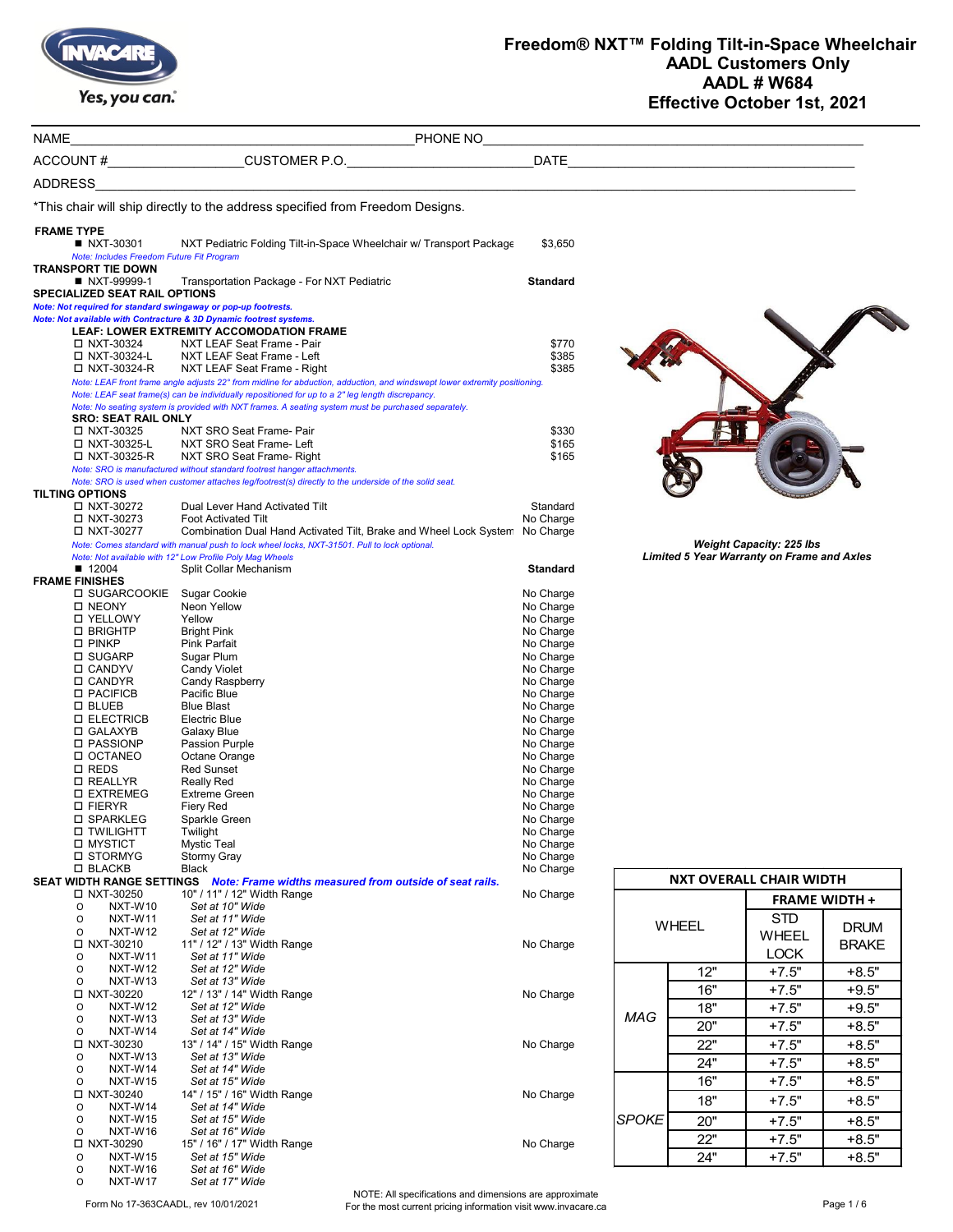|                                                                        | FREEDOM NXT™ Accessories and Options                                                                                                                                                                                                 |                        | <b>NOTES</b> |                                                                                                     |               |                |                                                                                        |          |               |                |
|------------------------------------------------------------------------|--------------------------------------------------------------------------------------------------------------------------------------------------------------------------------------------------------------------------------------|------------------------|--------------|-----------------------------------------------------------------------------------------------------|---------------|----------------|----------------------------------------------------------------------------------------|----------|---------------|----------------|
| <b>SEAT WIDTH RANGE SETTINGS (continued)</b>                           |                                                                                                                                                                                                                                      |                        |              |                                                                                                     |               |                |                                                                                        |          |               |                |
| Note: Frame widths measured from outside of seat rails.<br>□ NXT-30260 | 16" / 17" / 18" Width Range                                                                                                                                                                                                          | No Charge              |              |                                                                                                     |               |                |                                                                                        |          |               |                |
| NXT-W16<br>O                                                           | Set at 16" Wide                                                                                                                                                                                                                      |                        |              |                                                                                                     |               |                |                                                                                        |          |               |                |
| NXT-W17<br>O                                                           | Set at 17" Wide                                                                                                                                                                                                                      |                        |              |                                                                                                     |               |                |                                                                                        |          |               |                |
| NXT-W18<br>O                                                           | Set at 18" Wide                                                                                                                                                                                                                      |                        |              |                                                                                                     |               |                |                                                                                        |          |               |                |
| □ NXT-30261                                                            | 17" / 18" Width Range                                                                                                                                                                                                                | No Charge              |              |                                                                                                     |               |                |                                                                                        |          |               |                |
| NXT-W17<br>O                                                           | Set at 17" Wide                                                                                                                                                                                                                      |                        |              |                                                                                                     |               |                |                                                                                        |          |               |                |
| NXT-W18<br>0<br>□ NXT-30262                                            | Set at 18" Wide<br>18" - Not width adjustable                                                                                                                                                                                        | No Charge              |              |                                                                                                     |               |                |                                                                                        |          |               |                |
| $\Omega$<br>NXT-W18                                                    | Set at 18" Wide                                                                                                                                                                                                                      |                        |              |                                                                                                     |               |                |                                                                                        |          |               |                |
| <b>SEAT DEPTH RANGE SETTINGS</b>                                       |                                                                                                                                                                                                                                      |                        |              |                                                                                                     |               |                |                                                                                        |          |               |                |
|                                                                        | Note: NXT has 4" of depth adjustment for growth. Depth is measured from front of back post to end of the seat frame. For back post location add seating / hardware thickness (typically 2") to client's actual seat depth.           |                        |              |                                                                                                     |               |                |                                                                                        |          |               |                |
|                                                                        | Example: seat depth of 12" + back / hardware thickness of 2" = back post location set at 14"                                                                                                                                         |                        |              |                                                                                                     |               |                |                                                                                        |          |               |                |
| □ NXT-30511                                                            | Note: Extensions may limit tilt range and may affect stability when in tilted positions. Adjusting seat rail location will compensate for tilt range limitations and possible instability.<br>SHORT FRAME & SHORT TILT PIVOT BRACKET | No Charge              |              |                                                                                                     |               |                |                                                                                        |          |               |                |
| NXT-30504<br>O                                                         | Set at 12" Depth                                                                                                                                                                                                                     | No Charge              |              |                                                                                                     |               |                | NXT Wheel / Caster Seat to Floor Heights                                               |          |               |                |
| NXT-30505<br>O                                                         | Set at 13" Depth                                                                                                                                                                                                                     | No Charge              | Wheel<br>12" | Caster<br>3"                                                                                        | Pivot         | Height         | Wheel Caster<br>18"                                                                    | $5"$     | Pivot         | Height         |
| NXT-30506<br>O                                                         | Set at 14" Depth                                                                                                                                                                                                                     | No Charge              | 12"          | 3"                                                                                                  | Short<br>Tall | 12.5"<br>14"   | 18"                                                                                    | 5"       | Tall<br>Short | 16.5"<br>15.5" |
| NXT-30521<br>O                                                         | Set at 15" Depth                                                                                                                                                                                                                     | No Charge              | 12"          | $3"$                                                                                                | Short         | 13"            | 18"                                                                                    | 5"       | Tall          | 17"            |
| NXT-30522<br>O<br>O<br>NXT-30523                                       | Set at 16" Depth<br>17" - Must select 2" extension                                                                                                                                                                                   | No Charge              | 12"          | 3"                                                                                                  | Tall          | 14.5"          | 18"                                                                                    | 6"       | Short         | 15.5"          |
| NXT-30524<br>O                                                         | 18" - Must select 2" extension                                                                                                                                                                                                       | No Charge<br>No Charge | 12"          | 4"                                                                                                  | Short         | 13.5"          | 18"                                                                                    | 6"       | Tall          | 17"            |
| □ NXT-30525                                                            | 2" Extension - Pair                                                                                                                                                                                                                  | \$33                   | 12"          | 4"                                                                                                  | Tall          | 15"            | 20"                                                                                    | 4"       | Short         | 14"            |
|                                                                        | Note: Floor to seat frame height range is 12.5 to 16.5".                                                                                                                                                                             |                        | 12"          | $5"$                                                                                                | Short         | 15.5"          | 20"                                                                                    | 4"       | Tall          | 15.5"          |
|                                                                        | Note: Seat frame widths of 19" and 20" not available with short frame.                                                                                                                                                               |                        | 12"          | $5"$                                                                                                | Tall          | 17"            | 20"                                                                                    | 4"       | Short         | 14.5"          |
|                                                                        | Note: 22" & 24" wheels not available with short frame and short tilt bracket.                                                                                                                                                        |                        | 12"          | 6"                                                                                                  | Short         | 16"            | 20"                                                                                    | 4"       | Tall          | 16"            |
| □ NXT-30512<br>NXT-30506                                               | <b>MEDIUM FRAME &amp; SHORT TILT PIVOT BRACKET</b><br>14"                                                                                                                                                                            | No Charge              | 12"          | 6"                                                                                                  | Tall          | 17.5"          | 20"                                                                                    | 4"       | Short         | 15"            |
| O<br>NXT-30521<br>O                                                    | 15"                                                                                                                                                                                                                                  | No Charge<br>No Charge | 16"          | 3"                                                                                                  | Short         | 12.5"          | 20"                                                                                    | 4"       | Tall          | 16.5"          |
| O<br>NXT-30522                                                         | 16"                                                                                                                                                                                                                                  | No Charge              | 16"          | 3"                                                                                                  | Tall          | 14"            | 20"                                                                                    | 5"       | Short         | 14.5"          |
| NXT-30523<br>O                                                         | 17"                                                                                                                                                                                                                                  | No Charge              | 16"          | 3"                                                                                                  | Short         | 13"            | 20"                                                                                    | 5"       | Tall          | 16"            |
| NXT-30524<br>O                                                         | 18"                                                                                                                                                                                                                                  | No Charge              | 16"<br>16"   | 3"<br>4"                                                                                            | Tall<br>Short | 14.5"<br>13.5" | 20"<br>20"                                                                             | 5"<br>5" | Short<br>Tall | 15"<br>16.5"   |
| O<br>NXT-30527                                                         | 19" - Must select 2" extension                                                                                                                                                                                                       | No Charge              | 16"          | 4"                                                                                                  | Tall          | 15"            | 20"                                                                                    | 5"       | Short         | 15.5"          |
| NXT-30528<br>O<br>NXT-30529                                            | 20" - Must select 2" extension<br>21" - Must select 3" extension                                                                                                                                                                     | \$625<br>\$625         | 16"          | 4"                                                                                                  | Short         | 14"            | 20"                                                                                    | 5"       | Tall          | 17"            |
| O<br>□ NXT-30525                                                       | 2" Extension - Pair                                                                                                                                                                                                                  | \$33                   | 16"          | 4"                                                                                                  | Tall          | 15.5"          | 20"                                                                                    | 6"       | Short         | 15.5"          |
| □ NXT-30530                                                            | 3" Extension - Pair                                                                                                                                                                                                                  | \$33                   | 16"          | 4"                                                                                                  | Short         | 14.5"          | 20"                                                                                    | 6"       | Tall          | 17"            |
|                                                                        | Note: Floor to seat frame height range is 12.5 to 16.5".                                                                                                                                                                             |                        | 16"          | 4"                                                                                                  | Tall          | 16"            | 20"                                                                                    | 6"       | Short         | 16"            |
|                                                                        | Note: 22" & 24" wheels not available with medium frame and short tilt bracket.                                                                                                                                                       |                        | 16"          | 5"                                                                                                  | Short         | 14.5"          | 20"                                                                                    | 6"       | Tall          | 17.5"          |
| □ NXT-30540                                                            | MEDIUM FRAME & TALL TILT PIVOT BRACKET                                                                                                                                                                                               | No Charge              | 16"          | 5"                                                                                                  | Tall          | 16"            | 20"                                                                                    | 7"       | Short         | 16.5"          |
| NXT-30506TP<br>$\circ$<br>NXT-30521TP                                  | 14"<br>15"                                                                                                                                                                                                                           | No Charge              | 16"<br>16"   | 7"<br>7"                                                                                            | Short<br>Tall | 16.5"<br>18"   | 20"                                                                                    | 7"       | Tall          | 18"            |
| O<br>NXT-30522TP<br>O                                                  | 16"                                                                                                                                                                                                                                  | No Charge<br>No Charge | 18"          | 3"                                                                                                  | Short         | 12.5"          | 22"                                                                                    | 4"       | Tall          | 16.5"          |
| NXT-30523TP<br>O                                                       | 17"                                                                                                                                                                                                                                  | No Charge              | 18"          | 3"                                                                                                  | Tall          | 14"            |                                                                                        |          |               |                |
| NXT-30524TP<br>O                                                       | 18"                                                                                                                                                                                                                                  | No Charge              | 18"          | 3"                                                                                                  | Short         | 13"            | 22"                                                                                    | $5"$     | Tall          | 16.5"          |
| NXT-30527TP<br>O                                                       | 19" - Must select 2" extension                                                                                                                                                                                                       | No Charge              | 18"          | 3"                                                                                                  | Tall          | 14.5"          |                                                                                        |          |               |                |
| NXT-30528TP<br>O                                                       | 20" - Must select 2" extension                                                                                                                                                                                                       | \$625                  | 18"          | 4"                                                                                                  | Short         | 13.5"          | 22"                                                                                    | 5"       | Tall          | 17"            |
| NXT-30529TP<br>O<br>NXT-30535TP<br>O                                   | 21" - Must select 3" extension<br>22" - Must select 4" extension                                                                                                                                                                     | \$625<br>\$625         | 18"          | 4"                                                                                                  | Tall          | 15"            |                                                                                        |          |               |                |
| □ NXT-30525                                                            | 2" Extension - Pair                                                                                                                                                                                                                  | \$33                   | 18"          | 4"                                                                                                  | Short         | 14"            | 22"                                                                                    | 6"       | Tall          | 17"            |
| □ NXT-30530                                                            | 3" Extension - Pair                                                                                                                                                                                                                  | \$33                   | 18"<br>18"   | 4"<br>4"                                                                                            | Tall<br>Short | 15.5"<br>14.5" | 22"                                                                                    | 6"       | Tall          | 17.5"          |
| □ NXT-30531                                                            | 4" Extension - Pair                                                                                                                                                                                                                  | \$33                   | 18"          | 4"                                                                                                  | Tall          | 16"            |                                                                                        |          |               |                |
| Note: Floor to seat frame height range is 14 to 18".                   |                                                                                                                                                                                                                                      |                        | 18"          | 4"                                                                                                  | Short         | 15"            | 22"                                                                                    | 7"       | Tall          | 18"            |
| □ NXT-30276                                                            | 5° Anterior Tilt Seat Frame                                                                                                                                                                                                          | No Charge              | 18"          | 4"                                                                                                  | Tall          | 16.5"          |                                                                                        |          |               |                |
|                                                                        | Note: Limits posterior tilt to 40°, includes split collars for adjustment.                                                                                                                                                           |                        | 18"          | 5"                                                                                                  | Short         | 14.5"          | 24"                                                                                    | 6"       | Tall          | 17.5"          |
| Note: Medium with Tall Tilt and Long frames only.                      | Note: NXT has 4" of depth adjustment for growth. Depth is measured from front of back post to end of the seat frame.                                                                                                                 |                        | 18"          | $5"$                                                                                                | Tall          | 16"            |                                                                                        |          |               |                |
|                                                                        | For back post location add seating / hard- ware thickness (typically 2") to client's actual seat depth.                                                                                                                              |                        | 18"          | 5"                                                                                                  | Short         | 15"            | 24"                                                                                    | 7"       | Tall          | 18"            |
|                                                                        | Example: seat depth of 12" + back / hardware thickness of 2" = back post location set at 14"                                                                                                                                         |                        |              | Note: All 22" and 24" wheels not with short tilt pivot.<br>Note: All measurements may vary +/- 3/8" |               |                |                                                                                        |          |               |                |
|                                                                        |                                                                                                                                                                                                                                      |                        |              |                                                                                                     |               |                | Note: Measurements may vary +/- 1/2" when choosing foot or hand activated wheel locks. |          |               |                |
| Seat to Floor Height Requested                                         | " *REQUIRED*                                                                                                                                                                                                                         |                        |              |                                                                                                     |               |                |                                                                                        |          |               |                |
| <b>PUSH HANDLES</b><br>□ NXT-30518<br>□ NXT-30519                      | Standard 90° Bend Push Handles and Back Post Tubes<br>Ergo Bend Push Handles and Back Post Tubes                                                                                                                                     | No Charge<br>No Charge |              |                                                                                                     |               |                |                                                                                        |          |               |                |
|                                                                        | Note: All push/stroller handle extensions not recommended with Ergo Bend.                                                                                                                                                            |                        |              |                                                                                                     |               |                |                                                                                        |          |               |                |
| □ NXT-30532                                                            | Seating Dynamics Rocker Back                                                                                                                                                                                                         | \$2,168                |              |                                                                                                     |               |                |                                                                                        |          |               |                |
|                                                                        | Note: Angle adjustable from 72° to 108° in 6° increments.                                                                                                                                                                            |                        |              |                                                                                                     |               |                |                                                                                        |          |               |                |
|                                                                        | Note: Supplied with a complete set of 4 elastomers in different durometers to allow spring adjustment in the field.                                                                                                                  |                        |              |                                                                                                     |               |                |                                                                                        |          |               |                |
|                                                                        | Note: Locks into a non-dynamic position when necessary.<br>Note: Does not allow the back post tubes to fold forward.                                                                                                                 |                        |              |                                                                                                     |               |                |                                                                                        |          |               |                |
| <b>BACK POST HEIGHT</b>                                                |                                                                                                                                                                                                                                      |                        |              |                                                                                                     |               |                |                                                                                        |          |               |                |
|                                                                        | Note: Back Posts are measured from top of seat rail to top of handle bend.                                                                                                                                                           |                        |              |                                                                                                     |               |                |                                                                                        |          |               |                |
| □ NXT-30515                                                            | Short Push Handle - 20" high                                                                                                                                                                                                         | No Charge              |              |                                                                                                     |               |                |                                                                                        |          |               |                |
| □ NXT-30514                                                            | Medium Push Handle - 23" high                                                                                                                                                                                                        | No Charge              |              |                                                                                                     |               |                |                                                                                        |          |               |                |
| □ NXT-30516                                                            | Tall Push Handle - 26" high                                                                                                                                                                                                          | No Charge              |              |                                                                                                     |               |                |                                                                                        |          |               |                |



## 6HOHEWWWRUHOREDWLR\$\$/11XPEHUV **B**DODU\$\$/II (GPRQWRQ\$\$'/ mUDGH3UDLULH\$\$/m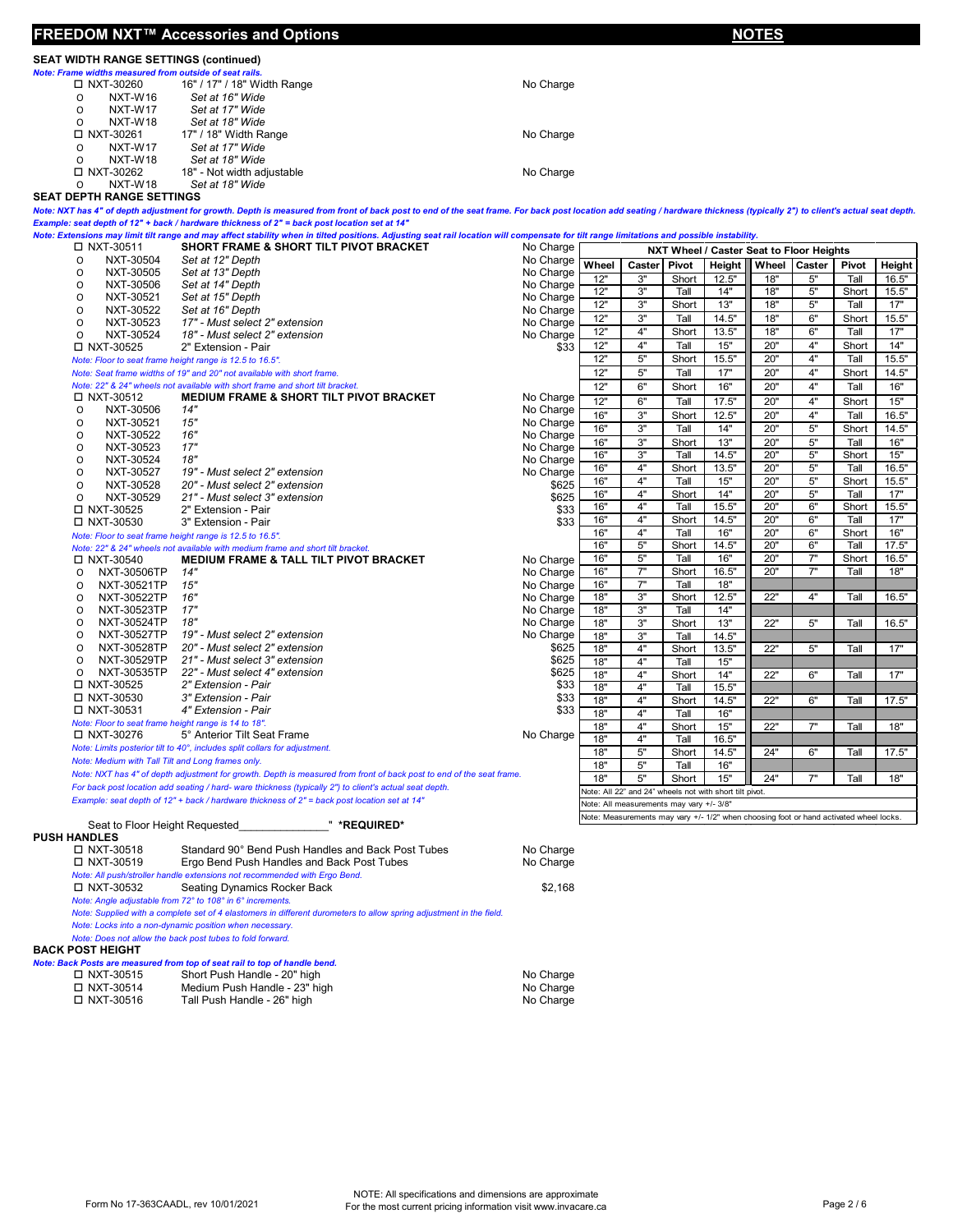| FREEDOM NXT™ Accessories and Options                                                                                                                                                                                                  |                    |                                   |                                | <b>NOTES</b>                             |                |                       |               |
|---------------------------------------------------------------------------------------------------------------------------------------------------------------------------------------------------------------------------------------|--------------------|-----------------------------------|--------------------------------|------------------------------------------|----------------|-----------------------|---------------|
| <b>STROLLER HANDLES</b>                                                                                                                                                                                                               |                    |                                   |                                |                                          |                |                       |               |
| Note: All stroller handle ext. add approximately 6.5" to push handle height.                                                                                                                                                          |                    |                                   |                                |                                          |                |                       |               |
| Note: All stroller/push handle extensions except Individual include a black neoprene wrap around pad.<br>Push Handle Extension - Width Adjustable<br>□ NXT-30560                                                                      | No Charge          |                                   |                                |                                          |                |                       |               |
| Note: Mounts direct to back post push handle                                                                                                                                                                                          |                    |                                   |                                |                                          |                |                       |               |
| Push Button, Angle - Adjustable Folding Stroller Handle Extension<br>□ NXT-30570                                                                                                                                                      | \$121              |                                   |                                |                                          |                |                       |               |
| Note: Available 10W-15W wheelchair frames only. For frames wider than 15W must choose Heavy Duty below.                                                                                                                               |                    |                                   |                                |                                          |                |                       |               |
| Note: Mounts direct to back post push handle<br>□ NXT-30575<br>Push Button, Angle-Adjustable Folding Stroller Handle Extension HD                                                                                                     | \$193              |                                   |                                |                                          |                |                       |               |
| Note: Available 10W-22w wheelchair frames.                                                                                                                                                                                            |                    |                                   |                                |                                          |                |                       |               |
| Note: Same as above but with metal hinge mechanism.                                                                                                                                                                                   |                    |                                   |                                |                                          |                |                       |               |
| Note: Mounts direct to back post push handle.                                                                                                                                                                                         |                    |                                   |                                |                                          |                |                       |               |
| Push Button, Angle-Adjustable, Folding Push Handle Extension<br>□ NXT-30580<br>Note: Available 10W-15W wheelchair frames only. For frames wider than 15W must choose Heavy Duty below.                                                | \$121              | NXT-30560                         |                                |                                          |                | NXT-30570 / NXT-30575 |               |
| Note: Mounts direct to straight back post tubes.                                                                                                                                                                                      |                    |                                   |                                |                                          |                |                       |               |
| Push Button, Angle-Adjustable Folding Push Handle Extension HD<br>□ NXT-30585                                                                                                                                                         | \$193              |                                   |                                |                                          |                |                       |               |
| Note: Available 10W-22W wheelchair frames.                                                                                                                                                                                            |                    |                                   |                                |                                          |                |                       |               |
| Note: Same as above but with metal hinge mechanism.<br>Note: Mounts direct to straight back post tubes.                                                                                                                               |                    |                                   |                                |                                          |                |                       |               |
| □ NXT-30517<br>Individual Stroller Handle Extensions Removable - Pair                                                                                                                                                                 | \$110              |                                   |                                |                                          |                |                       |               |
| <b>LEGRESTS, FOOTRESTS &amp; EXTENSIONS</b>                                                                                                                                                                                           |                    |                                   |                                |                                          |                |                       |               |
| □ NXT-33000<br>Omit Legrest Hangers & Footrests                                                                                                                                                                                       | No Charge          |                                   |                                |                                          |                |                       |               |
| 75° Pop-Up Swing Away Hangers<br>□ NXT-30280                                                                                                                                                                                          | No Charge          |                                   |                                |                                          |                |                       |               |
| Note: Not available with high mount bracket.                                                                                                                                                                                          |                    | NXT-30580 / NXT-30585             |                                |                                          |                | NXT-30517             |               |
| 90° Pop-Up Swing Away Hangers<br>□ NXT-30281                                                                                                                                                                                          | No Charge          |                                   |                                |                                          |                |                       |               |
| Note: Not available with 8" adjustable extensions.<br>□ NXT-30279<br>90° Pop-Up Swing Away Elevating Legrests (ELRs)                                                                                                                  | \$275              |                                   |                                |                                          |                |                       |               |
| Note: Not available with all length adjustable extensions.                                                                                                                                                                            |                    |                                   |                                |                                          |                |                       |               |
| Note: Not available with 6.5" heavy duty extensions.                                                                                                                                                                                  |                    |                                   |                                |                                          |                |                       |               |
| □ NXT-30282<br>75° Latch Style Swing Away Hangers                                                                                                                                                                                     | No Charge          |                                   |                                |                                          |                |                       |               |
| Note: Not available with high mount bracket.<br>□ NXT-30283<br>90° Latch Style Swing Away Hangers                                                                                                                                     | No Charge          |                                   | NXT-17070                      |                                          |                | NXT-36020             |               |
| Note: Not available with 8" adjustable extensions.                                                                                                                                                                                    |                    |                                   |                                |                                          |                |                       |               |
| <b>FOOTPLATES &amp; FOOTBOARDS</b>                                                                                                                                                                                                    |                    |                                   |                                |                                          |                |                       |               |
| □ NXT-36404<br><b>Omit Footrest Plates</b>                                                                                                                                                                                            | No Charge          |                                   |                                |                                          |                |                       |               |
| □ NXT-17070<br>Composite Flip-Up<br>Aluminum Angle Adjustable, Flip-up (14"W frame or narrower)<br>□ NXT-36020                                                                                                                        | No Charge<br>\$173 |                                   |                                |                                          |                |                       |               |
| □ NXT-36022<br>Heel Loops                                                                                                                                                                                                             | \$44               |                                   |                                |                                          |                |                       |               |
| □ NXT-36021<br>Aluminum Angle Adj. Flip-up w/ Heel Loops (15"W frame or greater)                                                                                                                                                      | \$194              |                                   |                                |                                          |                |                       |               |
| NXT-36023<br>Omit Heel Loops on NXT-36023<br>$\mathsf{o}\xspace$                                                                                                                                                                      | No Charge          |                                   |                                |                                          |                |                       |               |
| □ NXT-36024<br>Calf Strap - Webbing<br>□ NXT-36029<br>Aluminum Angle Adjustable Footboard Removable                                                                                                                                   | \$44<br>\$173      |                                   |                                |                                          |                |                       |               |
| <b>MAPS FOOTPLATE MOUNTING HARDWARE</b>                                                                                                                                                                                               |                    |                                   | <b>NXT-36040 (MAPS)</b>        |                                          |                | NXT-36029             |               |
| □ NXT-36040<br>MAPS (Multi Axis Positioning System) - Pair                                                                                                                                                                            | \$330              |                                   |                                |                                          |                |                       |               |
| □ NXT-36040-L<br>MAPS (Multi Axis Positioning System) - Left                                                                                                                                                                          | \$165              |                                   |                                | <b>Footrest / Extension Lengths</b>      |                |                       |               |
| □ NXT-36040-R<br>MAPS (Multi Axis Positioning System) - Right                                                                                                                                                                         | \$165              | <b>Extension/Hanger</b>           | 75° Pop                        | 75° Latch                                | 90° Pop        | 90 °Latch             | ELR (90°      |
| Note: MAPS connects footrest hangers to aluminum footrest plates to adjust for fixed foot and ankle positioning.<br>Note: MAPS footrest plates rotate and adjust for plantar and dorsiflexion and inversion and eversion positioning. |                    | <b>Hanger Only</b>                | $6 - 8$                        | $5.5" - 8.5"$                            | $4 - 8$        | $4 - 8$               | $5" - 11"$    |
| Note: Must choose aluminum footplates.                                                                                                                                                                                                |                    | <b>High Mount</b>                 | N/A                            | N/A                                      | $1.5" - 3"$    | N/A                   | N/A           |
| Note: Not available on 10" & 11" wide frames                                                                                                                                                                                          |                    | 4.5" H D Ext.                     | $9" - 12"$                     | $9.5 - 12.5$                             | $9" - 12"$     | $9" - 12"$            | 12"-16"       |
| Note: MAPS not available with composite footplates or aluminum footboard.                                                                                                                                                             |                    | 6.5" H D Ext.                     | $9" - 15"$                     | $9.5" - 15.5"$                           | $9" - 15"$     | $9" - 15"$            | $12" - 18"$   |
| <b>LEGREST EXTENSIONS (MANDATORY)</b><br>□ NXT-30285<br>4" Short Length Adjustable Extensions                                                                                                                                         | No Charge          | 4" Adjustable                     | $10" - 13"$                    | $9.5" - 12.5"$                           | $11" - 13"$    | $10" - 13"$           | N/A           |
| □ NXT-30286<br>6" Medium Length Adjustable Extensions                                                                                                                                                                                 | No Charge          | 6" Adjustable                     | $12" - 15'$                    | $10.5" - 14.5"$                          | $13" - 15'$    | $12" - 15'$           | N/A           |
| □ NXT-30287<br>8" Long Length Adjustable Extensions                                                                                                                                                                                   | No Charge          | 8" Adjustable                     | $14" - 17"$                    | 12.5"-16.5"                              | N/A            | N/A                   | N/A           |
| Note: Not available with all 90° hangers.                                                                                                                                                                                             |                    | 10" Adjustable**                  | 16"-19"                        | $14.5" - 18.5"$                          | N/A            | N/A                   | N/A           |
| □ NXT-36401<br>4.5" Heavy Duty ELR Extensions<br>□ NXT-36402<br>4.5" Heavy Duty Extensions                                                                                                                                            | \$60<br>\$60       |                                   |                                | <b>MAPS Footrest / Extension Lengths</b> |                |                       |               |
| Note: Heavy duty extensions do not telescope adjust. Footrests adjust vertically in length on heavy duty extension tubes.                                                                                                             |                    | <b>Extension/Hanger</b>           | 75° Pop                        | 75° Latch                                | 90° Pop        | 90 °Latch             | ELR (90°      |
| □ NXT-36403<br>6.5" Heavy Duty Extensions                                                                                                                                                                                             | \$71               | <b>Hanger Only</b>                | $5.5 - 7.5$                    | $5 - 8$                                  | $5.5" - 7.5"$  | $4.5" - 7.5"$         | $4.5 - 8.5$   |
| Note: Heavy duty extensions do not telescope adjust. Footrests adjust vertically in length on heavy duty extension tubes.                                                                                                             |                    | High Mount                        | N/A                            | N/A                                      | N/A            | N/A                   | N/A           |
| □ NXT-36407<br><b>High Mount Brackets</b><br>Note: Includes flip-up mounting hardware for future growth adjustment.                                                                                                                   | \$110              | 4.5" H D Ext.                     | $8.5" - 11.5"$                 | $9" - 12"$                               | $8.5" - 11.5"$ | $8.5" - 11.5"$        | $11.5" - 15.$ |
| Note: Not available with all 75° hangers.                                                                                                                                                                                             |                    | 6.5" H D Ext.                     | $8.5" - 13.5"$                 | $9" - 14"$                               | $8.5 - 13.5$   | $8.5" - 13.5"$        | $11.5" - 17.$ |
| LEGRESTS, FOOTRESTS & EXTENSIONS - SPECIALIZED FOOTREST SYSTEMS                                                                                                                                                                       |                    | 4" Adjustable                     | $8.5" - 11.5"$                 | $9" - 12"$                               | $9.5 - 11.5$   | $8.5" - 11.5"$        | N/A           |
| Note: All legrest measurements are from the seat rail to footplate.                                                                                                                                                                   |                    | 6" Adjustable                     | 10.5"-13.5"                    | $10" - 14"$                              | 11.5"-13.5"    | $8.5" - 13.5'$        | N/A           |
| Note: Not available with LEAF or SRO seat rail options.<br>SUPER CONTRACTURE FOOTREST HANGER                                                                                                                                          |                    | 8" Adjustable<br>10" Adjustable** | 12.5"-15.5"<br>$14.5" - 17.5"$ | 12"-16"<br>14"-18"                       | N/A<br>N/A     | N/A<br>N/A            | N/A<br>N/A    |
|                                                                                                                                                                                                                                       |                    |                                   |                                |                                          |                |                       |               |

| NXT-30560             | $\sqrt{6}$<br>NXT-30570/ |
|-----------------------|--------------------------|
| NXT-30580 / NXT-30585 | $NXT-3$                  |
| NXT-17070             | <b>NXT</b>               |
| NXT-36040 (MAPS)      | NXT-                     |
| e.<br>$\overline{ }$  | ÷<br>×.                  |



| <b>Footrest / Extension Lengths</b>                                                              |                                                                          |                |                                          |                |                 |  |
|--------------------------------------------------------------------------------------------------|--------------------------------------------------------------------------|----------------|------------------------------------------|----------------|-----------------|--|
| <b>Extension/Hanger</b>                                                                          | 75° Pop                                                                  | 75° Latch      | 90° Pop                                  | 90 °Latch      | ELR (90°)       |  |
| <b>Hanger Only</b>                                                                               | $6 - 8$                                                                  | $5.5 - 8.5$    | $4" - 8"$                                | $4" - 8"$      | $5" - 11"$      |  |
| <b>High Mount</b>                                                                                | N/A                                                                      | N/A            | $1.5" - 3"$                              | N/A            | N/A             |  |
| 4.5" H D Ext.                                                                                    | $9" - 12"$                                                               | $9.5" - 12.5"$ | $9" - 12"$                               | $9" - 12"$     | 12"-16"         |  |
| 6.5" H D Ext.                                                                                    | $9" - 15"$                                                               | $9.5" - 15.5"$ | $9" - 15"$                               | $9" - 15"$     | 12"-18"         |  |
| 4" Adjustable                                                                                    | $10" - 13"$                                                              | $9.5" - 12.5"$ | $11" - 13"$                              | $10" - 13"$    | N/A             |  |
| 6" Adjustable                                                                                    | $12" - 15"$                                                              | 10.5"-14.5"    | $13" - 15"$                              | $12" - 15"$    | N/A             |  |
| 8" Adjustable                                                                                    | $14" - 17"$                                                              | 12.5"-16.5"    | N/A                                      | N/A            | N/A             |  |
| 10" Adjustable**                                                                                 | 16"-19"                                                                  | 14.5"-18.5"    | N/A                                      | N/A            | N/A             |  |
|                                                                                                  |                                                                          |                | <b>MAPS Footrest / Extension Lengths</b> |                |                 |  |
| <b>Extension/Hanger</b>                                                                          | 75° Pop                                                                  | 75° Latch      | 90° Pop                                  | 90 ºl atch     | ELR (90°)       |  |
| <b>Hanger Only</b>                                                                               | $5.5" - 7.5"$                                                            | $5" - 8"$      | $5.5" - 7.5"$                            | $4.5" - 7.5"$  | $4.5" - 8.5"$   |  |
| <b>High Mount</b>                                                                                | N/A                                                                      | N/A            | N/A                                      | N/A            | N/A             |  |
| 4.5" H D Ext.                                                                                    | $8.5" - 11.5"$                                                           | $9" - 12"$     | $8.5" - 11.5"$                           | $8.5" - 11.5"$ | $11.5" - 15.5"$ |  |
| 6.5" H D Ext.                                                                                    | $8.5" - 13.5"$                                                           | $9" - 14"$     | $8.5" - 13.5"$                           | $8.5" - 13.5"$ | $11.5" - 17.5$  |  |
| 4" Adjustable                                                                                    | $8.5" - 11.5"$                                                           | $9" - 12"$     | $9.5" - 11.5"$                           | $8.5" - 11.5"$ | N/A             |  |
| 6" Adjustable                                                                                    | 10.5"-13.5"                                                              | $10" - 14"$    | 11.5"-13.5"                              | $8.5" - 13.5"$ | N/A             |  |
| 8" Adjustable                                                                                    | 12.5"-15.5"                                                              | 12"-16"        | N/A                                      | N/A            | N/A             |  |
| 10" Adjustable**                                                                                 | 14.5"-17.5"                                                              | $14" - 18"$    | N/A                                      | N/A            | N/A             |  |
| Note: Length from top of footrest plate to top of seat rail.                                     |                                                                          |                |                                          |                |                 |  |
|                                                                                                  | Note: Without extensions bottom hanger hole not accessible for hardware. |                |                                          |                |                 |  |
| Note: Heavy duty extensions do not telescope adjust. Footrests adjust vertically in length on he |                                                                          |                |                                          |                |                 |  |
| ** 10" Adjustable extension available on PRO-CG ONLY **                                          |                                                                          |                |                                          |                |                 |  |

*Note: Super Contracture is both swing-away and removable. Note: Super Contracture has adjustable knee joints that have 48 positions that adjust in 7.5° increments.*

*Note: Super Contracture has short or long length-adjustable extension tubes with adjustable ankle joints that have 48 positions that adjust in 7.5° increments for plantar / dorsiflex-ion positioning.*

*Note: Super Contracture includes a 5"x 7" aluminum footplate with multiple holes for location adjustment as well as secondary positioning accessory attachment.*

*Note: Frame and/or front caster choice may limit Super Contrac- ture adjustment range and/or cause footplate/front caster interference.*

NXT-30291-2 Short Pair - 11" to 15" \$3,852

*Note: Super Contracture position may limit ankle joint/ footplate adjustment range.*

Long Pair - 13" to 18"

**3D DYNAMIC FOOTREST HANGER**

| □ NXT-30295-2                                     | Short Pair - 13" to 15" | \$4,953 | <u>the contract of the contract of the contract of the contract of the contract of the contract of the contract of the contract of the contract of the contract of the contract of the contract of the contract of the contract </u> | <b>NXT</b><br>T-30530 |
|---------------------------------------------------|-------------------------|---------|--------------------------------------------------------------------------------------------------------------------------------------------------------------------------------------------------------------------------------------|-----------------------|
| □ NXT-30296-2                                     | Long Pair - 15" to 17"  | \$4,953 | $\rightarrow$                                                                                                                                                                                                                        |                       |
| Note: 3D Dynamic for frames 15" wide and greater. |                         |         |                                                                                                                                                                                                                                      | T-30531<br>NXT        |

*Note: 3D Dynamic is both swing-away and removable.*

*Note: Super Contracture for frames 15" wide and greater.*

*Note: 3D Dynamic has adjustable dynamic knee joints that can be set at 40°, 50°, 70°, or 90° with 36° of dynamic elevation travel.*

*Note: 3D Dynamic has short or long length-adjustable extension tubes with 1.5" of dynamic telescoping travel.*

*Note: 3D Dynamic has ankle joints with 18° of dynamic flexion for plantar/dorsiflexion ankle/foot positioning.*

*Note: 3D Dynamic includes a 5"x 7" aluminum footplate with multiple holes for location adjustment as well as secondary positioning accessory attachment. Note: Frame and/or front caster choice may limit 3D Dynamic adjustment range and/or cause footplate/front caster interference.*



Form No 17-363CAADL, rev 10/01/2021 NOTE: All specifications and dimensions are approximate<br>For the most current pricing information visit www.invacare.ca Page 3 / 6

- **Select store location AADL Numbers**
	- **☐ Calgary AADL 00000 78000 003**
	- **☐ Edmonton AADL 00000 78000 001**
	- **☐ Grande Prairie AADL 0000 665538 001**

**NXT-30525**

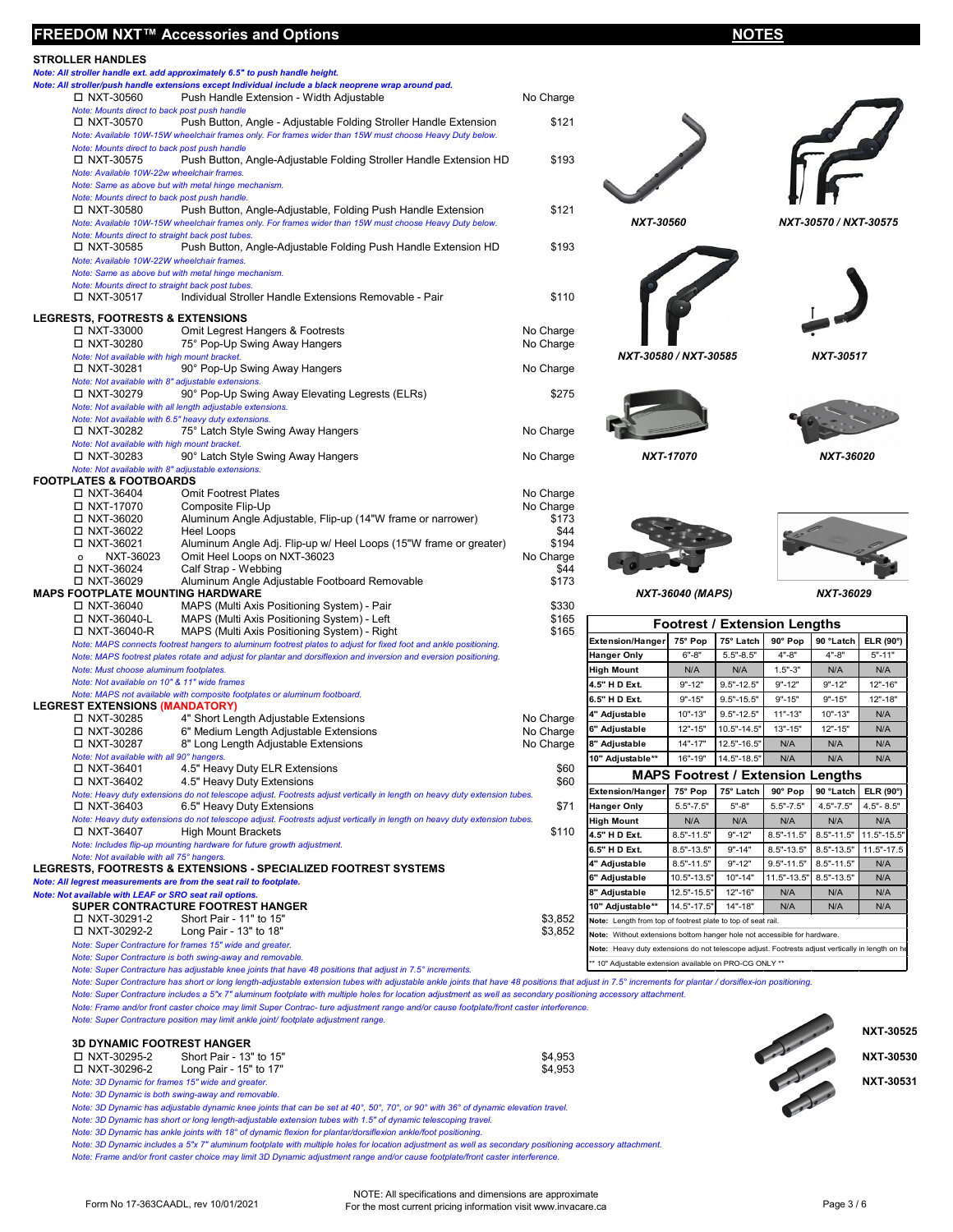## **FREEDOM NXT™ Accessories and Options NOTES**

# **ARMRESTS & ARMREST PADS**

NXT-38209 Omit Armrests

| <b>BACK POST MOUNTED ARMS</b> |                                                         |                                                                                                                                         |
|-------------------------------|---------------------------------------------------------|-----------------------------------------------------------------------------------------------------------------------------------------|
|                               |                                                         | Note: Flip-Back armrests length is measured from the front of the backpost tube to the end of the armrest with foam wrap pad installed. |
| $\Box$ NXT-38204              | 10.5" Long Flip-Back                                    | No Charge                                                                                                                               |
|                               | Note: Full length pad on 13.5" or longer armrests only. |                                                                                                                                         |
| $\Box$ NXT-38202              | 13.5" Long Flip-Back                                    | No Charge                                                                                                                               |

| □ NXT-38204 | 10.5" Long Flip-Back                                                                                                                 | No Charge | <b>Armrest Heights</b>                                                       |                |                |                |
|-------------|--------------------------------------------------------------------------------------------------------------------------------------|-----------|------------------------------------------------------------------------------|----------------|----------------|----------------|
|             | Note: Full length pad on 13.5" or longer armrests only.                                                                              |           |                                                                              |                |                |                |
| □ NXT-38202 | 13.5" Long Flip-Back                                                                                                                 | No Charge | <b>Armrest and Pad</b>                                                       | Foam           | Desk           | <b>Full</b>    |
|             | Note: Full length pad on 13.5" or longer armrests only.                                                                              |           | Flip Back                                                                    | $6.5" - 11.5"$ | $7.5" - 12.5"$ | $7.5" - 12.5"$ |
| □ NXT-38201 | 10.5" Long Flip-Back Locking                                                                                                         | \$264     | Flip Back Locking                                                            | $6.5" - 11.5"$ | $7.5" - 12.5"$ | $7.5" - 12.5"$ |
|             | Note: Full length pad on 13.5" or longer armrests only.                                                                              |           |                                                                              |                |                |                |
| □ NXT-38200 | 13.5" Long Flip-Back Locking                                                                                                         | \$264     | <b>Telescoping Flip Back</b>                                                 | $6.5" - 11.5"$ | $7.5" - 12.5"$ | $7.5" - 12.5"$ |
|             | Note: Full length pad on 13.5" or longer armrests only.                                                                              |           | Flip Back Locking Telescoping                                                | $6.5" - 11.5"$ | $7.5" - 12.5"$ | $7.5" - 12.5"$ |
| □ NXT-38208 | 10.5" to 13.5" Long Flip-Back, Telescoping                                                                                           | \$259     | Single Post Height Adj. Short                                                | N/A            | $8" - 12"$     | $8" - 12"$     |
|             | Note: Full length pad on 13.5" or longer armrests only.                                                                              |           |                                                                              |                |                |                |
| □ NXT-38210 | 10.5" to 13.5" Long Flip-Back, Locking, Telescoping                                                                                  | \$286     | Single Post Height Adj. Tall                                                 | N/A            | $10" - 16"$    | $10" - 16"$    |
|             | Note: Full length pad on 13.5" or longer armrests only.                                                                              |           | Single Post Fxd Hat Short                                                    | N/A            | $8" - 10.5"$   | $8" - 10.5"$   |
| □ NXT-38215 | 17" to 20" Long Flip-Back, Locking, Telescoping                                                                                      | \$286     | Single Post Fxd Hat Tall                                                     | N/A            | $9" - 11.5"$   | $9" - 11.5"$   |
| □ NXT-38216 | Foam Wraps                                                                                                                           | No Charge |                                                                              |                |                |                |
| □ NXT-38213 | Desk Length Pads                                                                                                                     | No Charge | Dual Post Fixed Height                                                       | N/A            | 9.5"           | 9.5"           |
| □ NXT-38214 | Full Length Pads                                                                                                                     | No Charge | Dual Post Flip Back Height Adj.                                              | N/A            | $9" - 13"$     | $9" - 13"$     |
|             | Note: 8.5" armrests not available with desk and full length armrest pads.<br>Note: Full length pad on 13.5" or longer armrests only. |           | Note: All heights are measured from top of seat frame to top of armrest pad. |                |                |                |
|             |                                                                                                                                      |           |                                                                              |                |                |                |

## **FRAME MOUNTED ARMRESTS**

| □ NXT-38222                                             | Single Post Fixed Height, Removable - Short                                               | \$243     |
|---------------------------------------------------------|-------------------------------------------------------------------------------------------|-----------|
| □ NXT-38224                                             | Single Post Fixed Height, Removable - Tall                                                | \$243     |
|                                                         | Note: Single Post Fixed Height arms include a removable side guard.                       |           |
|                                                         | Note: Adjustable in height with tools only. See matrix for height ranges.                 |           |
| □ NXT-38217                                             | Single Post Height Adjustable, Removable - Short                                          | \$286     |
| □ NXT-38203                                             | Single Post Height Adjustable, Removable - Tall                                           | \$286     |
| □ NXT-38205                                             | Dual Post Fixed Height Removable                                                          | No Charge |
|                                                         | Note: All dual post armrests not available with short frame.                              |           |
|                                                         | Note: All dual post armrests not available with 22" or 24" wheels.                        |           |
| □ NXT-38206                                             | Dual Post Flip-Back Height, Adjustable, Removable                                         | \$297     |
|                                                         | Note: All dual post armrests not available with short frame.                              |           |
| □ NXT-38213                                             | Note: All dual post armrests not available with 22" or 24" wheels.<br>Desk Length Pads    | No Charge |
| □ NXT-38214                                             | Full Length Pads                                                                          | No Charge |
| <b>FRONT WHEELS - CASTERS</b>                           |                                                                                           |           |
| □ NXT-34333                                             | <b>Omit Caster Wheels</b>                                                                 | No Charge |
| □ NXT-34888                                             | 3" Polyurethane                                                                           | \$60      |
| □ NXT-34111                                             | 3" Polyurethane Light-Up                                                                  | \$60      |
|                                                         | Note: 3" casters recommended for low seat to floor heights.                               |           |
| $\Box$ NXT-40000                                        | 4" Polyurethane                                                                           | \$71      |
| □ NXT-41000                                             | 4" Polyurethane Light-Up                                                                  | \$109     |
| □ NXT-43000                                             | 4" x 1.4" Poly, Aluminum Mag                                                              | \$99      |
| □ NXT-34555                                             | 5" x 1" Poly, Plastic Mag                                                                 | No Charge |
| □ NXT-35050                                             | 5" Polyurethane Light-Up                                                                  | \$109     |
| □ NXT-34222                                             | 5" x 1.5" Poly, Plastic Mag                                                               | \$94      |
| □ NXT-42000                                             | 5" x 1.4" Poly, Aluminum Mag                                                              | \$99      |
| □ NXT-34666                                             | 6" x 1" Poly, Plastic Mag                                                                 | No Charge |
| □ NXT-34999                                             | 6" x 1.5" Poly, Plastic Mag                                                               | \$94      |
| □ NXT-44000                                             | 6" x 1.4" Poly, Aluminum Mag                                                              | \$99      |
| □ NXT-34444                                             | 6" x 2" Poly with Tread                                                                   | \$99      |
| □ NXT-34667                                             | 6" x 1" Pneumatic Plastic Mag                                                             | \$83      |
| □ NXT-34777                                             | 7" x 1" Poly, Plastic Mag                                                                 | \$83      |
| □ NXT-34200                                             | 7" x 2" Polyurethane                                                                      | \$127     |
|                                                         | Note: All 7" casters not available with all 12" rear wheels.                              |           |
|                                                         | Note: All dual post armrests not available with 22" or 24" wheels.                        |           |
| <b>REAR WHEELS, TIRES &amp; ACCESSORIES</b>             |                                                                                           |           |
|                                                         | Note: All wheel selections include Freedom Designs' Patented Double Locking Safety Axles. |           |
| □ NXT-31524                                             | Omit Rear Wheels and Axles                                                                | No Charge |
| <b>MAG WHEELS</b>                                       |                                                                                           |           |
| □ NXT-31526                                             | 12" Low Profile Poly Mag                                                                  | \$39      |
|                                                         | Note: Not available with any foot/hand activated brake/wheel lock system.                 |           |
| Note: Not available with airless inserts.               |                                                                                           |           |
| Note: All 12" wheels not available with all 7" casters. |                                                                                           |           |
| □ NXT-31523                                             | 12" Semi Pneumatic Plastic Mag                                                            | \$181     |
| Note: Not available with airless inserts.               |                                                                                           |           |
| Note: All 12" wheels not available with all 7" casters. |                                                                                           |           |
| □ NXT-31525                                             | 12" Pneumatic Plastic Mag                                                                 | No Charge |
| $\Omega$                                                | NXT-31019 12" Airless Inserts                                                             | \$83      |
| Note: All 12" wheels not available with all Handrims.   |                                                                                           |           |
| Note: All 12" wheels not available with all 7" casters. |                                                                                           |           |
| □ NXT-31530                                             | 16" Pneumatic Plastic Mag                                                                 | \$44      |
| O                                                       | NXT-31020 16" Airless Inserts                                                             | \$83      |
| 0                                                       | NXT-31014 16" Aluminum Handrims                                                           | \$182     |
|                                                         | Note: 16" mag wheels not available with plastic coated Handrims.                          |           |
| $\Box$ NXT-31533                                        | 18" Pneumatic Plastic Mag                                                                 | \$44      |
|                                                         |                                                                                           | \$83      |
| 0                                                       | NXT-31021 18" Airless Inserts                                                             |           |
| O                                                       | NXT-31015 18" Aluminum Handrims                                                           | \$182     |
|                                                         | Note: 18" mag wheels not available with plastic coated Handrims.                          |           |
| □ NXT-31527                                             | 20" Pneumatic Plastic Mag with Aluminum Handrims                                          | No Charge |
| O                                                       | NXT-31022 20" Airless Inserts                                                             | \$83      |
| O                                                       | NXT-31016 20" Plastic ated Handrim Upgrade                                                | \$128     |
|                                                         |                                                                                           |           |
|                                                         |                                                                                           |           |
|                                                         |                                                                                           |           |

**Select store location - AADL Numbers ☐ Calgary - AADL 00000 78000 003**

- **☐ Edmonton AADL 00000 78000 001**
- 
- **☐ Grande Prairie AADL 0000 665538 001**

Form No 17-363CAADL, rev 10/01/2021

NOTE: All specifications and dimensions are approximate For the most current pricing information visit www.invacare.ca Page 4 / 6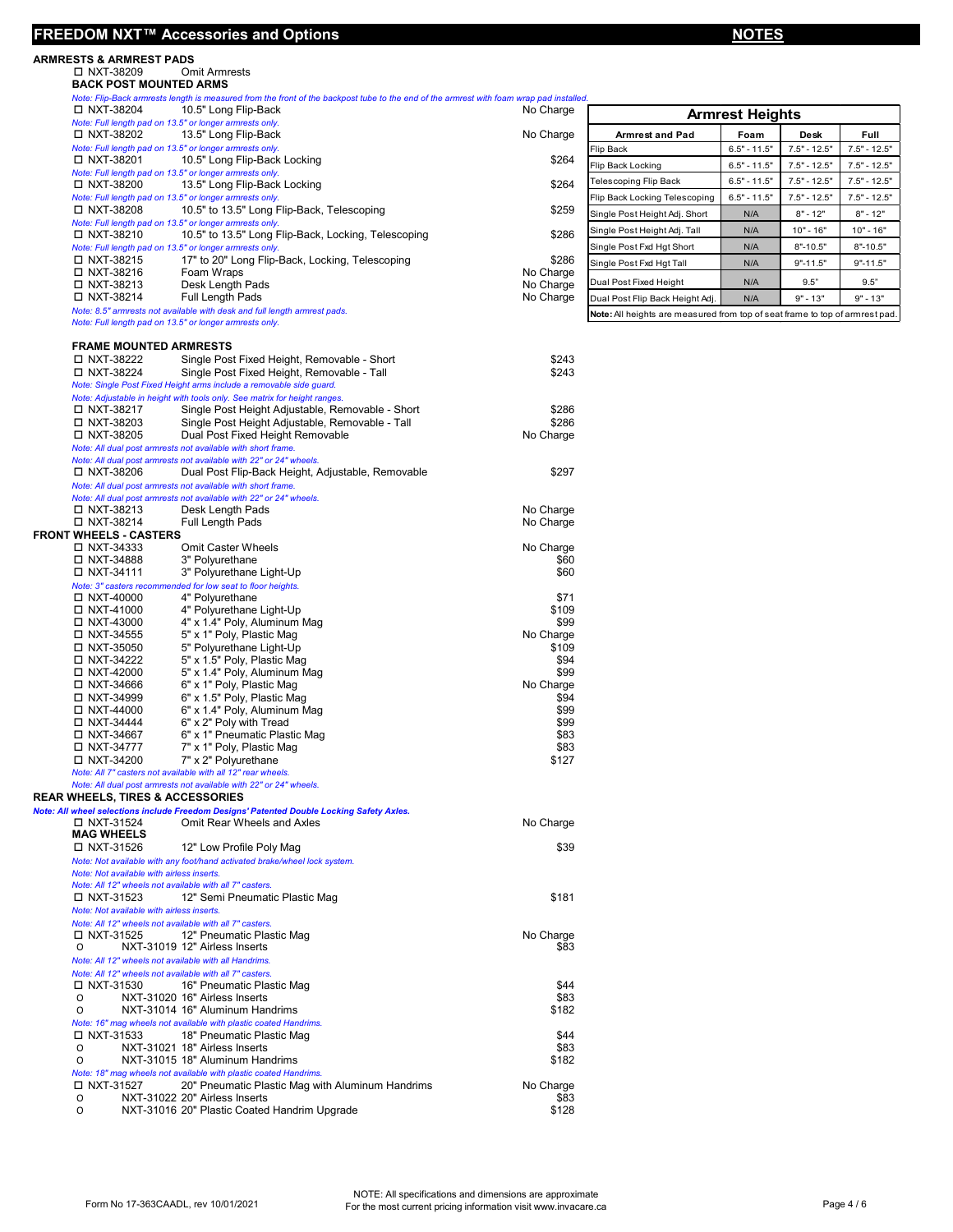## **FREEDOM NXT™ Accessories and Options NOTES**

| Note: All 22" & 24" wheels not available with dual post armrests.<br>□ NXT-31006<br><b>SPOKE WHEELS</b><br>□ NXT-31534<br>Note: Rim, hub & spokes are anodized silver.<br>NXT-31020 16" Airless Inserts<br>0<br>0<br>0<br>Note: 16" & 18" spoke wheels do not include Handrims.<br>□ NXT-31535<br>Note: Rim, hub & spokes are anodized black.<br>NXT-31020 16" Airless Inserts<br>O<br>Note: 16" & 18" spoke wheels do not include Handrims.<br>0<br>O<br>Note: 16" & 18" spoke wheels do not include Handrims.<br>□ NXT-31537<br>Note: Rim, hub & spokes are anodized silver.<br>NXT-31021 18" Airless Inserts<br>0<br>0<br>0<br>Note: 16" & 18" spoke wheels do not include Handrims.<br>□ NXT-31538<br>Note: Rim, hub & spokes are anodized black.<br>NXT-31021 18" Airless Inserts<br>0<br>0<br>0<br>Note: 16" & 18" spoke wheels do not include Handrims.<br>□ NXT-31540<br>NXT-31022 20" Airless Inserts<br>$\circ$<br>Note: Not available with foot/hand activated wheel locks.<br>Note: 20", 22" & 24" spoke wheels not available plastic coated Handrims.<br>$\Box$ NXT-31541<br>NXT-31023 22" Airless Inserts<br>$\circ$<br>Note: Not available with foot/hand activated wheel locks.<br>Note: All 22" & 24" wheels not available with short tilt bracket.<br>Note: All 22" & 24" wheels not available with dual post armrests.<br>Note: 20", 22" & 24" spoke wheels not available plastic coated Handrims.<br>□ NXT-31542<br>NXT-31024 24" Airless Inserts<br>0<br>Note: Not available with foot/hand activated wheel locks.<br>Note: All 22" & 24" wheels not available with short tilt bracket.<br>Note: All 22" & 24" wheels not available with dual post armrests.<br>Note: 20", 22" & 24" spoke wheels not available plastic coated Handrims.<br>□ NXT-31006<br><b>REAR WHEELS, TIRES &amp; ACCESSORIES</b><br>□ NXT-31501<br>□ NXT-31506<br>□ NXT-31801<br>□ NXT-31508<br>Note: Includes manual wheel locks to be used with public transportation.<br>Note: Not available with 12" poly plastic mag wheels.<br>□ NXT-30275<br>Note: Includes manual wheel locks to be used with public transportation.<br>Note: Not available with 12" mag wheels with low pro poly tires.<br>□ NXT-30277<br>Note: Includes manual wheel locks to be used with public transportation.<br>Note: Not available with 12" poly plastic mag wheels.<br>REAR ANTI-TIPPERS<br>□ NXT-31600<br>Note: Pair includes one anti-tip tube with curb assist feature.<br>□ NXT-31603<br>SEAT PAN OPTIONS<br>□ NXT-39012<br>□ NXT-39032<br>Note: Removable Seat Pan raises the effective seat to floor height by 5/8".<br>Note: All seat pans include 2" x 2" notches for growth adjustment.<br>Note: All seat pans made to fit frame dimensions unless specified below. | 18" Black Pneumatic Tire & Black Spoke Aluminum Wheel<br>NXT-31035 18" Black Aluminum Handrims<br>NXT-31036 18" Black Plastic Coated Handrims<br>20" Pneumatic Spoke Wheel with Aluminum Handrims<br>22" Pneumatic Spoke Wheel with Aluminum Handrims<br>24" Pneumatic Spoke Wheel with Aluminum Handrims<br>Omit Handrims from 20", 22" or 24" Wheels<br>Push to Lock Wheel Locks (Standard with NXT-30277)<br>Pull to Lock Wheel Locks<br>Wheel Lock Extension Handles<br>Foot Activated Wheel Lock (Drum)<br>Hand Activated Brake and Wheel Lock System (Drum)<br>Note: Used to control direction, speed, brake and lock wheels from strolling position.<br>Combination Dual Hand Activated Tilt, Brake and Wheel Lock System (Drum)<br>Note: Used to control direction, speed, brake and lock wheels and tilt frame from strolling position.<br>Curb Assist Anti-Tip Assembly - Flip-Up, Adjustable<br>Standard Anti-Tip Assembly - Flip-Up, Adjustable<br>Removable Solid Seat Pan - Bolteron<br>Removable Solid Seat Pan - Aluminum<br>Note: Aluminum Removable Solid Seat Pan adjusts 2" in width by mounting hardware to grow with NXT frame.<br>Note: Removable solid seat pan includes 4-points of EZ-Lite mounting hardware. | \$83<br>\$83<br>\$83<br>\$220<br>\$83<br>\$220<br>\$83<br>\$220<br>\$83<br>No Charge<br>No Charge<br>No Charge<br>\$66<br>No Charge<br>No Charge<br>No Charge<br>\$105<br>\$105<br>\$183<br>\$275 |  |
|----------------------------------------------------------------------------------------------------------------------------------------------------------------------------------------------------------------------------------------------------------------------------------------------------------------------------------------------------------------------------------------------------------------------------------------------------------------------------------------------------------------------------------------------------------------------------------------------------------------------------------------------------------------------------------------------------------------------------------------------------------------------------------------------------------------------------------------------------------------------------------------------------------------------------------------------------------------------------------------------------------------------------------------------------------------------------------------------------------------------------------------------------------------------------------------------------------------------------------------------------------------------------------------------------------------------------------------------------------------------------------------------------------------------------------------------------------------------------------------------------------------------------------------------------------------------------------------------------------------------------------------------------------------------------------------------------------------------------------------------------------------------------------------------------------------------------------------------------------------------------------------------------------------------------------------------------------------------------------------------------------------------------------------------------------------------------------------------------------------------------------------------------------------------------------------------------------------------------------------------------------------------------------------------------------------------------------------------------------------------------------------------------------------------------------------------------------------------------------------------------------------------------------------------------------------------------------------------------------------------------------------------------------------------------------------------------------------------------------------------------------|-----------------------------------------------------------------------------------------------------------------------------------------------------------------------------------------------------------------------------------------------------------------------------------------------------------------------------------------------------------------------------------------------------------------------------------------------------------------------------------------------------------------------------------------------------------------------------------------------------------------------------------------------------------------------------------------------------------------------------------------------------------------------------------------------------------------------------------------------------------------------------------------------------------------------------------------------------------------------------------------------------------------------------------------------------------------------------------------------------------------------------------------------------------------------------------------------------------------------------------------|---------------------------------------------------------------------------------------------------------------------------------------------------------------------------------------------------|--|
|                                                                                                                                                                                                                                                                                                                                                                                                                                                                                                                                                                                                                                                                                                                                                                                                                                                                                                                                                                                                                                                                                                                                                                                                                                                                                                                                                                                                                                                                                                                                                                                                                                                                                                                                                                                                                                                                                                                                                                                                                                                                                                                                                                                                                                                                                                                                                                                                                                                                                                                                                                                                                                                                                                                                                          |                                                                                                                                                                                                                                                                                                                                                                                                                                                                                                                                                                                                                                                                                                                                                                                                                                                                                                                                                                                                                                                                                                                                                                                                                                         |                                                                                                                                                                                                   |  |
|                                                                                                                                                                                                                                                                                                                                                                                                                                                                                                                                                                                                                                                                                                                                                                                                                                                                                                                                                                                                                                                                                                                                                                                                                                                                                                                                                                                                                                                                                                                                                                                                                                                                                                                                                                                                                                                                                                                                                                                                                                                                                                                                                                                                                                                                                                                                                                                                                                                                                                                                                                                                                                                                                                                                                          |                                                                                                                                                                                                                                                                                                                                                                                                                                                                                                                                                                                                                                                                                                                                                                                                                                                                                                                                                                                                                                                                                                                                                                                                                                         |                                                                                                                                                                                                   |  |
|                                                                                                                                                                                                                                                                                                                                                                                                                                                                                                                                                                                                                                                                                                                                                                                                                                                                                                                                                                                                                                                                                                                                                                                                                                                                                                                                                                                                                                                                                                                                                                                                                                                                                                                                                                                                                                                                                                                                                                                                                                                                                                                                                                                                                                                                                                                                                                                                                                                                                                                                                                                                                                                                                                                                                          |                                                                                                                                                                                                                                                                                                                                                                                                                                                                                                                                                                                                                                                                                                                                                                                                                                                                                                                                                                                                                                                                                                                                                                                                                                         |                                                                                                                                                                                                   |  |
|                                                                                                                                                                                                                                                                                                                                                                                                                                                                                                                                                                                                                                                                                                                                                                                                                                                                                                                                                                                                                                                                                                                                                                                                                                                                                                                                                                                                                                                                                                                                                                                                                                                                                                                                                                                                                                                                                                                                                                                                                                                                                                                                                                                                                                                                                                                                                                                                                                                                                                                                                                                                                                                                                                                                                          |                                                                                                                                                                                                                                                                                                                                                                                                                                                                                                                                                                                                                                                                                                                                                                                                                                                                                                                                                                                                                                                                                                                                                                                                                                         |                                                                                                                                                                                                   |  |
|                                                                                                                                                                                                                                                                                                                                                                                                                                                                                                                                                                                                                                                                                                                                                                                                                                                                                                                                                                                                                                                                                                                                                                                                                                                                                                                                                                                                                                                                                                                                                                                                                                                                                                                                                                                                                                                                                                                                                                                                                                                                                                                                                                                                                                                                                                                                                                                                                                                                                                                                                                                                                                                                                                                                                          |                                                                                                                                                                                                                                                                                                                                                                                                                                                                                                                                                                                                                                                                                                                                                                                                                                                                                                                                                                                                                                                                                                                                                                                                                                         |                                                                                                                                                                                                   |  |
|                                                                                                                                                                                                                                                                                                                                                                                                                                                                                                                                                                                                                                                                                                                                                                                                                                                                                                                                                                                                                                                                                                                                                                                                                                                                                                                                                                                                                                                                                                                                                                                                                                                                                                                                                                                                                                                                                                                                                                                                                                                                                                                                                                                                                                                                                                                                                                                                                                                                                                                                                                                                                                                                                                                                                          |                                                                                                                                                                                                                                                                                                                                                                                                                                                                                                                                                                                                                                                                                                                                                                                                                                                                                                                                                                                                                                                                                                                                                                                                                                         |                                                                                                                                                                                                   |  |
|                                                                                                                                                                                                                                                                                                                                                                                                                                                                                                                                                                                                                                                                                                                                                                                                                                                                                                                                                                                                                                                                                                                                                                                                                                                                                                                                                                                                                                                                                                                                                                                                                                                                                                                                                                                                                                                                                                                                                                                                                                                                                                                                                                                                                                                                                                                                                                                                                                                                                                                                                                                                                                                                                                                                                          |                                                                                                                                                                                                                                                                                                                                                                                                                                                                                                                                                                                                                                                                                                                                                                                                                                                                                                                                                                                                                                                                                                                                                                                                                                         |                                                                                                                                                                                                   |  |
|                                                                                                                                                                                                                                                                                                                                                                                                                                                                                                                                                                                                                                                                                                                                                                                                                                                                                                                                                                                                                                                                                                                                                                                                                                                                                                                                                                                                                                                                                                                                                                                                                                                                                                                                                                                                                                                                                                                                                                                                                                                                                                                                                                                                                                                                                                                                                                                                                                                                                                                                                                                                                                                                                                                                                          |                                                                                                                                                                                                                                                                                                                                                                                                                                                                                                                                                                                                                                                                                                                                                                                                                                                                                                                                                                                                                                                                                                                                                                                                                                         |                                                                                                                                                                                                   |  |
|                                                                                                                                                                                                                                                                                                                                                                                                                                                                                                                                                                                                                                                                                                                                                                                                                                                                                                                                                                                                                                                                                                                                                                                                                                                                                                                                                                                                                                                                                                                                                                                                                                                                                                                                                                                                                                                                                                                                                                                                                                                                                                                                                                                                                                                                                                                                                                                                                                                                                                                                                                                                                                                                                                                                                          |                                                                                                                                                                                                                                                                                                                                                                                                                                                                                                                                                                                                                                                                                                                                                                                                                                                                                                                                                                                                                                                                                                                                                                                                                                         |                                                                                                                                                                                                   |  |
|                                                                                                                                                                                                                                                                                                                                                                                                                                                                                                                                                                                                                                                                                                                                                                                                                                                                                                                                                                                                                                                                                                                                                                                                                                                                                                                                                                                                                                                                                                                                                                                                                                                                                                                                                                                                                                                                                                                                                                                                                                                                                                                                                                                                                                                                                                                                                                                                                                                                                                                                                                                                                                                                                                                                                          |                                                                                                                                                                                                                                                                                                                                                                                                                                                                                                                                                                                                                                                                                                                                                                                                                                                                                                                                                                                                                                                                                                                                                                                                                                         |                                                                                                                                                                                                   |  |
|                                                                                                                                                                                                                                                                                                                                                                                                                                                                                                                                                                                                                                                                                                                                                                                                                                                                                                                                                                                                                                                                                                                                                                                                                                                                                                                                                                                                                                                                                                                                                                                                                                                                                                                                                                                                                                                                                                                                                                                                                                                                                                                                                                                                                                                                                                                                                                                                                                                                                                                                                                                                                                                                                                                                                          |                                                                                                                                                                                                                                                                                                                                                                                                                                                                                                                                                                                                                                                                                                                                                                                                                                                                                                                                                                                                                                                                                                                                                                                                                                         |                                                                                                                                                                                                   |  |
|                                                                                                                                                                                                                                                                                                                                                                                                                                                                                                                                                                                                                                                                                                                                                                                                                                                                                                                                                                                                                                                                                                                                                                                                                                                                                                                                                                                                                                                                                                                                                                                                                                                                                                                                                                                                                                                                                                                                                                                                                                                                                                                                                                                                                                                                                                                                                                                                                                                                                                                                                                                                                                                                                                                                                          |                                                                                                                                                                                                                                                                                                                                                                                                                                                                                                                                                                                                                                                                                                                                                                                                                                                                                                                                                                                                                                                                                                                                                                                                                                         |                                                                                                                                                                                                   |  |
|                                                                                                                                                                                                                                                                                                                                                                                                                                                                                                                                                                                                                                                                                                                                                                                                                                                                                                                                                                                                                                                                                                                                                                                                                                                                                                                                                                                                                                                                                                                                                                                                                                                                                                                                                                                                                                                                                                                                                                                                                                                                                                                                                                                                                                                                                                                                                                                                                                                                                                                                                                                                                                                                                                                                                          |                                                                                                                                                                                                                                                                                                                                                                                                                                                                                                                                                                                                                                                                                                                                                                                                                                                                                                                                                                                                                                                                                                                                                                                                                                         |                                                                                                                                                                                                   |  |
|                                                                                                                                                                                                                                                                                                                                                                                                                                                                                                                                                                                                                                                                                                                                                                                                                                                                                                                                                                                                                                                                                                                                                                                                                                                                                                                                                                                                                                                                                                                                                                                                                                                                                                                                                                                                                                                                                                                                                                                                                                                                                                                                                                                                                                                                                                                                                                                                                                                                                                                                                                                                                                                                                                                                                          |                                                                                                                                                                                                                                                                                                                                                                                                                                                                                                                                                                                                                                                                                                                                                                                                                                                                                                                                                                                                                                                                                                                                                                                                                                         |                                                                                                                                                                                                   |  |
|                                                                                                                                                                                                                                                                                                                                                                                                                                                                                                                                                                                                                                                                                                                                                                                                                                                                                                                                                                                                                                                                                                                                                                                                                                                                                                                                                                                                                                                                                                                                                                                                                                                                                                                                                                                                                                                                                                                                                                                                                                                                                                                                                                                                                                                                                                                                                                                                                                                                                                                                                                                                                                                                                                                                                          |                                                                                                                                                                                                                                                                                                                                                                                                                                                                                                                                                                                                                                                                                                                                                                                                                                                                                                                                                                                                                                                                                                                                                                                                                                         |                                                                                                                                                                                                   |  |
|                                                                                                                                                                                                                                                                                                                                                                                                                                                                                                                                                                                                                                                                                                                                                                                                                                                                                                                                                                                                                                                                                                                                                                                                                                                                                                                                                                                                                                                                                                                                                                                                                                                                                                                                                                                                                                                                                                                                                                                                                                                                                                                                                                                                                                                                                                                                                                                                                                                                                                                                                                                                                                                                                                                                                          |                                                                                                                                                                                                                                                                                                                                                                                                                                                                                                                                                                                                                                                                                                                                                                                                                                                                                                                                                                                                                                                                                                                                                                                                                                         |                                                                                                                                                                                                   |  |
|                                                                                                                                                                                                                                                                                                                                                                                                                                                                                                                                                                                                                                                                                                                                                                                                                                                                                                                                                                                                                                                                                                                                                                                                                                                                                                                                                                                                                                                                                                                                                                                                                                                                                                                                                                                                                                                                                                                                                                                                                                                                                                                                                                                                                                                                                                                                                                                                                                                                                                                                                                                                                                                                                                                                                          |                                                                                                                                                                                                                                                                                                                                                                                                                                                                                                                                                                                                                                                                                                                                                                                                                                                                                                                                                                                                                                                                                                                                                                                                                                         |                                                                                                                                                                                                   |  |
|                                                                                                                                                                                                                                                                                                                                                                                                                                                                                                                                                                                                                                                                                                                                                                                                                                                                                                                                                                                                                                                                                                                                                                                                                                                                                                                                                                                                                                                                                                                                                                                                                                                                                                                                                                                                                                                                                                                                                                                                                                                                                                                                                                                                                                                                                                                                                                                                                                                                                                                                                                                                                                                                                                                                                          |                                                                                                                                                                                                                                                                                                                                                                                                                                                                                                                                                                                                                                                                                                                                                                                                                                                                                                                                                                                                                                                                                                                                                                                                                                         |                                                                                                                                                                                                   |  |
|                                                                                                                                                                                                                                                                                                                                                                                                                                                                                                                                                                                                                                                                                                                                                                                                                                                                                                                                                                                                                                                                                                                                                                                                                                                                                                                                                                                                                                                                                                                                                                                                                                                                                                                                                                                                                                                                                                                                                                                                                                                                                                                                                                                                                                                                                                                                                                                                                                                                                                                                                                                                                                                                                                                                                          |                                                                                                                                                                                                                                                                                                                                                                                                                                                                                                                                                                                                                                                                                                                                                                                                                                                                                                                                                                                                                                                                                                                                                                                                                                         |                                                                                                                                                                                                   |  |
|                                                                                                                                                                                                                                                                                                                                                                                                                                                                                                                                                                                                                                                                                                                                                                                                                                                                                                                                                                                                                                                                                                                                                                                                                                                                                                                                                                                                                                                                                                                                                                                                                                                                                                                                                                                                                                                                                                                                                                                                                                                                                                                                                                                                                                                                                                                                                                                                                                                                                                                                                                                                                                                                                                                                                          |                                                                                                                                                                                                                                                                                                                                                                                                                                                                                                                                                                                                                                                                                                                                                                                                                                                                                                                                                                                                                                                                                                                                                                                                                                         |                                                                                                                                                                                                   |  |
|                                                                                                                                                                                                                                                                                                                                                                                                                                                                                                                                                                                                                                                                                                                                                                                                                                                                                                                                                                                                                                                                                                                                                                                                                                                                                                                                                                                                                                                                                                                                                                                                                                                                                                                                                                                                                                                                                                                                                                                                                                                                                                                                                                                                                                                                                                                                                                                                                                                                                                                                                                                                                                                                                                                                                          |                                                                                                                                                                                                                                                                                                                                                                                                                                                                                                                                                                                                                                                                                                                                                                                                                                                                                                                                                                                                                                                                                                                                                                                                                                         |                                                                                                                                                                                                   |  |
|                                                                                                                                                                                                                                                                                                                                                                                                                                                                                                                                                                                                                                                                                                                                                                                                                                                                                                                                                                                                                                                                                                                                                                                                                                                                                                                                                                                                                                                                                                                                                                                                                                                                                                                                                                                                                                                                                                                                                                                                                                                                                                                                                                                                                                                                                                                                                                                                                                                                                                                                                                                                                                                                                                                                                          |                                                                                                                                                                                                                                                                                                                                                                                                                                                                                                                                                                                                                                                                                                                                                                                                                                                                                                                                                                                                                                                                                                                                                                                                                                         |                                                                                                                                                                                                   |  |
|                                                                                                                                                                                                                                                                                                                                                                                                                                                                                                                                                                                                                                                                                                                                                                                                                                                                                                                                                                                                                                                                                                                                                                                                                                                                                                                                                                                                                                                                                                                                                                                                                                                                                                                                                                                                                                                                                                                                                                                                                                                                                                                                                                                                                                                                                                                                                                                                                                                                                                                                                                                                                                                                                                                                                          |                                                                                                                                                                                                                                                                                                                                                                                                                                                                                                                                                                                                                                                                                                                                                                                                                                                                                                                                                                                                                                                                                                                                                                                                                                         |                                                                                                                                                                                                   |  |
|                                                                                                                                                                                                                                                                                                                                                                                                                                                                                                                                                                                                                                                                                                                                                                                                                                                                                                                                                                                                                                                                                                                                                                                                                                                                                                                                                                                                                                                                                                                                                                                                                                                                                                                                                                                                                                                                                                                                                                                                                                                                                                                                                                                                                                                                                                                                                                                                                                                                                                                                                                                                                                                                                                                                                          |                                                                                                                                                                                                                                                                                                                                                                                                                                                                                                                                                                                                                                                                                                                                                                                                                                                                                                                                                                                                                                                                                                                                                                                                                                         |                                                                                                                                                                                                   |  |
|                                                                                                                                                                                                                                                                                                                                                                                                                                                                                                                                                                                                                                                                                                                                                                                                                                                                                                                                                                                                                                                                                                                                                                                                                                                                                                                                                                                                                                                                                                                                                                                                                                                                                                                                                                                                                                                                                                                                                                                                                                                                                                                                                                                                                                                                                                                                                                                                                                                                                                                                                                                                                                                                                                                                                          |                                                                                                                                                                                                                                                                                                                                                                                                                                                                                                                                                                                                                                                                                                                                                                                                                                                                                                                                                                                                                                                                                                                                                                                                                                         |                                                                                                                                                                                                   |  |
|                                                                                                                                                                                                                                                                                                                                                                                                                                                                                                                                                                                                                                                                                                                                                                                                                                                                                                                                                                                                                                                                                                                                                                                                                                                                                                                                                                                                                                                                                                                                                                                                                                                                                                                                                                                                                                                                                                                                                                                                                                                                                                                                                                                                                                                                                                                                                                                                                                                                                                                                                                                                                                                                                                                                                          |                                                                                                                                                                                                                                                                                                                                                                                                                                                                                                                                                                                                                                                                                                                                                                                                                                                                                                                                                                                                                                                                                                                                                                                                                                         |                                                                                                                                                                                                   |  |
|                                                                                                                                                                                                                                                                                                                                                                                                                                                                                                                                                                                                                                                                                                                                                                                                                                                                                                                                                                                                                                                                                                                                                                                                                                                                                                                                                                                                                                                                                                                                                                                                                                                                                                                                                                                                                                                                                                                                                                                                                                                                                                                                                                                                                                                                                                                                                                                                                                                                                                                                                                                                                                                                                                                                                          |                                                                                                                                                                                                                                                                                                                                                                                                                                                                                                                                                                                                                                                                                                                                                                                                                                                                                                                                                                                                                                                                                                                                                                                                                                         |                                                                                                                                                                                                   |  |
|                                                                                                                                                                                                                                                                                                                                                                                                                                                                                                                                                                                                                                                                                                                                                                                                                                                                                                                                                                                                                                                                                                                                                                                                                                                                                                                                                                                                                                                                                                                                                                                                                                                                                                                                                                                                                                                                                                                                                                                                                                                                                                                                                                                                                                                                                                                                                                                                                                                                                                                                                                                                                                                                                                                                                          |                                                                                                                                                                                                                                                                                                                                                                                                                                                                                                                                                                                                                                                                                                                                                                                                                                                                                                                                                                                                                                                                                                                                                                                                                                         |                                                                                                                                                                                                   |  |
|                                                                                                                                                                                                                                                                                                                                                                                                                                                                                                                                                                                                                                                                                                                                                                                                                                                                                                                                                                                                                                                                                                                                                                                                                                                                                                                                                                                                                                                                                                                                                                                                                                                                                                                                                                                                                                                                                                                                                                                                                                                                                                                                                                                                                                                                                                                                                                                                                                                                                                                                                                                                                                                                                                                                                          |                                                                                                                                                                                                                                                                                                                                                                                                                                                                                                                                                                                                                                                                                                                                                                                                                                                                                                                                                                                                                                                                                                                                                                                                                                         |                                                                                                                                                                                                   |  |
|                                                                                                                                                                                                                                                                                                                                                                                                                                                                                                                                                                                                                                                                                                                                                                                                                                                                                                                                                                                                                                                                                                                                                                                                                                                                                                                                                                                                                                                                                                                                                                                                                                                                                                                                                                                                                                                                                                                                                                                                                                                                                                                                                                                                                                                                                                                                                                                                                                                                                                                                                                                                                                                                                                                                                          |                                                                                                                                                                                                                                                                                                                                                                                                                                                                                                                                                                                                                                                                                                                                                                                                                                                                                                                                                                                                                                                                                                                                                                                                                                         |                                                                                                                                                                                                   |  |
|                                                                                                                                                                                                                                                                                                                                                                                                                                                                                                                                                                                                                                                                                                                                                                                                                                                                                                                                                                                                                                                                                                                                                                                                                                                                                                                                                                                                                                                                                                                                                                                                                                                                                                                                                                                                                                                                                                                                                                                                                                                                                                                                                                                                                                                                                                                                                                                                                                                                                                                                                                                                                                                                                                                                                          |                                                                                                                                                                                                                                                                                                                                                                                                                                                                                                                                                                                                                                                                                                                                                                                                                                                                                                                                                                                                                                                                                                                                                                                                                                         | No Charge                                                                                                                                                                                         |  |
|                                                                                                                                                                                                                                                                                                                                                                                                                                                                                                                                                                                                                                                                                                                                                                                                                                                                                                                                                                                                                                                                                                                                                                                                                                                                                                                                                                                                                                                                                                                                                                                                                                                                                                                                                                                                                                                                                                                                                                                                                                                                                                                                                                                                                                                                                                                                                                                                                                                                                                                                                                                                                                                                                                                                                          |                                                                                                                                                                                                                                                                                                                                                                                                                                                                                                                                                                                                                                                                                                                                                                                                                                                                                                                                                                                                                                                                                                                                                                                                                                         |                                                                                                                                                                                                   |  |
|                                                                                                                                                                                                                                                                                                                                                                                                                                                                                                                                                                                                                                                                                                                                                                                                                                                                                                                                                                                                                                                                                                                                                                                                                                                                                                                                                                                                                                                                                                                                                                                                                                                                                                                                                                                                                                                                                                                                                                                                                                                                                                                                                                                                                                                                                                                                                                                                                                                                                                                                                                                                                                                                                                                                                          | NXT-31034 18" Silver Aluminum Handrims<br>NXT-31036 18" Black Plastic Coated Handrims                                                                                                                                                                                                                                                                                                                                                                                                                                                                                                                                                                                                                                                                                                                                                                                                                                                                                                                                                                                                                                                                                                                                                   | \$83<br>\$83                                                                                                                                                                                      |  |
|                                                                                                                                                                                                                                                                                                                                                                                                                                                                                                                                                                                                                                                                                                                                                                                                                                                                                                                                                                                                                                                                                                                                                                                                                                                                                                                                                                                                                                                                                                                                                                                                                                                                                                                                                                                                                                                                                                                                                                                                                                                                                                                                                                                                                                                                                                                                                                                                                                                                                                                                                                                                                                                                                                                                                          |                                                                                                                                                                                                                                                                                                                                                                                                                                                                                                                                                                                                                                                                                                                                                                                                                                                                                                                                                                                                                                                                                                                                                                                                                                         | \$83                                                                                                                                                                                              |  |
|                                                                                                                                                                                                                                                                                                                                                                                                                                                                                                                                                                                                                                                                                                                                                                                                                                                                                                                                                                                                                                                                                                                                                                                                                                                                                                                                                                                                                                                                                                                                                                                                                                                                                                                                                                                                                                                                                                                                                                                                                                                                                                                                                                                                                                                                                                                                                                                                                                                                                                                                                                                                                                                                                                                                                          | 18" Grey Pneumatic Tire & Silver Spoke Aluminum Wheel                                                                                                                                                                                                                                                                                                                                                                                                                                                                                                                                                                                                                                                                                                                                                                                                                                                                                                                                                                                                                                                                                                                                                                                   | No Charge                                                                                                                                                                                         |  |
|                                                                                                                                                                                                                                                                                                                                                                                                                                                                                                                                                                                                                                                                                                                                                                                                                                                                                                                                                                                                                                                                                                                                                                                                                                                                                                                                                                                                                                                                                                                                                                                                                                                                                                                                                                                                                                                                                                                                                                                                                                                                                                                                                                                                                                                                                                                                                                                                                                                                                                                                                                                                                                                                                                                                                          |                                                                                                                                                                                                                                                                                                                                                                                                                                                                                                                                                                                                                                                                                                                                                                                                                                                                                                                                                                                                                                                                                                                                                                                                                                         |                                                                                                                                                                                                   |  |
|                                                                                                                                                                                                                                                                                                                                                                                                                                                                                                                                                                                                                                                                                                                                                                                                                                                                                                                                                                                                                                                                                                                                                                                                                                                                                                                                                                                                                                                                                                                                                                                                                                                                                                                                                                                                                                                                                                                                                                                                                                                                                                                                                                                                                                                                                                                                                                                                                                                                                                                                                                                                                                                                                                                                                          | NXT-31032 16" Black Plastic Coated Handrims                                                                                                                                                                                                                                                                                                                                                                                                                                                                                                                                                                                                                                                                                                                                                                                                                                                                                                                                                                                                                                                                                                                                                                                             | \$83                                                                                                                                                                                              |  |
|                                                                                                                                                                                                                                                                                                                                                                                                                                                                                                                                                                                                                                                                                                                                                                                                                                                                                                                                                                                                                                                                                                                                                                                                                                                                                                                                                                                                                                                                                                                                                                                                                                                                                                                                                                                                                                                                                                                                                                                                                                                                                                                                                                                                                                                                                                                                                                                                                                                                                                                                                                                                                                                                                                                                                          | NXT-31031 16" Black Aluminum Handrims                                                                                                                                                                                                                                                                                                                                                                                                                                                                                                                                                                                                                                                                                                                                                                                                                                                                                                                                                                                                                                                                                                                                                                                                   | \$83                                                                                                                                                                                              |  |
|                                                                                                                                                                                                                                                                                                                                                                                                                                                                                                                                                                                                                                                                                                                                                                                                                                                                                                                                                                                                                                                                                                                                                                                                                                                                                                                                                                                                                                                                                                                                                                                                                                                                                                                                                                                                                                                                                                                                                                                                                                                                                                                                                                                                                                                                                                                                                                                                                                                                                                                                                                                                                                                                                                                                                          |                                                                                                                                                                                                                                                                                                                                                                                                                                                                                                                                                                                                                                                                                                                                                                                                                                                                                                                                                                                                                                                                                                                                                                                                                                         | \$83                                                                                                                                                                                              |  |
|                                                                                                                                                                                                                                                                                                                                                                                                                                                                                                                                                                                                                                                                                                                                                                                                                                                                                                                                                                                                                                                                                                                                                                                                                                                                                                                                                                                                                                                                                                                                                                                                                                                                                                                                                                                                                                                                                                                                                                                                                                                                                                                                                                                                                                                                                                                                                                                                                                                                                                                                                                                                                                                                                                                                                          | 16" Black Pneumatic Tire and Black Spoke Aluminum Wheel                                                                                                                                                                                                                                                                                                                                                                                                                                                                                                                                                                                                                                                                                                                                                                                                                                                                                                                                                                                                                                                                                                                                                                                 | No Charge                                                                                                                                                                                         |  |
|                                                                                                                                                                                                                                                                                                                                                                                                                                                                                                                                                                                                                                                                                                                                                                                                                                                                                                                                                                                                                                                                                                                                                                                                                                                                                                                                                                                                                                                                                                                                                                                                                                                                                                                                                                                                                                                                                                                                                                                                                                                                                                                                                                                                                                                                                                                                                                                                                                                                                                                                                                                                                                                                                                                                                          |                                                                                                                                                                                                                                                                                                                                                                                                                                                                                                                                                                                                                                                                                                                                                                                                                                                                                                                                                                                                                                                                                                                                                                                                                                         |                                                                                                                                                                                                   |  |
|                                                                                                                                                                                                                                                                                                                                                                                                                                                                                                                                                                                                                                                                                                                                                                                                                                                                                                                                                                                                                                                                                                                                                                                                                                                                                                                                                                                                                                                                                                                                                                                                                                                                                                                                                                                                                                                                                                                                                                                                                                                                                                                                                                                                                                                                                                                                                                                                                                                                                                                                                                                                                                                                                                                                                          | NXT-31030 16" Silver Aluminum Handrims<br>NXT-31032 16" Black Plastic Coated Handrims                                                                                                                                                                                                                                                                                                                                                                                                                                                                                                                                                                                                                                                                                                                                                                                                                                                                                                                                                                                                                                                                                                                                                   | \$83<br>\$83                                                                                                                                                                                      |  |
|                                                                                                                                                                                                                                                                                                                                                                                                                                                                                                                                                                                                                                                                                                                                                                                                                                                                                                                                                                                                                                                                                                                                                                                                                                                                                                                                                                                                                                                                                                                                                                                                                                                                                                                                                                                                                                                                                                                                                                                                                                                                                                                                                                                                                                                                                                                                                                                                                                                                                                                                                                                                                                                                                                                                                          |                                                                                                                                                                                                                                                                                                                                                                                                                                                                                                                                                                                                                                                                                                                                                                                                                                                                                                                                                                                                                                                                                                                                                                                                                                         | \$83                                                                                                                                                                                              |  |
|                                                                                                                                                                                                                                                                                                                                                                                                                                                                                                                                                                                                                                                                                                                                                                                                                                                                                                                                                                                                                                                                                                                                                                                                                                                                                                                                                                                                                                                                                                                                                                                                                                                                                                                                                                                                                                                                                                                                                                                                                                                                                                                                                                                                                                                                                                                                                                                                                                                                                                                                                                                                                                                                                                                                                          | 16" Grey Pneumatic Tire and Silver Spoke Aluminum Wheel                                                                                                                                                                                                                                                                                                                                                                                                                                                                                                                                                                                                                                                                                                                                                                                                                                                                                                                                                                                                                                                                                                                                                                                 | No Charge                                                                                                                                                                                         |  |
|                                                                                                                                                                                                                                                                                                                                                                                                                                                                                                                                                                                                                                                                                                                                                                                                                                                                                                                                                                                                                                                                                                                                                                                                                                                                                                                                                                                                                                                                                                                                                                                                                                                                                                                                                                                                                                                                                                                                                                                                                                                                                                                                                                                                                                                                                                                                                                                                                                                                                                                                                                                                                                                                                                                                                          |                                                                                                                                                                                                                                                                                                                                                                                                                                                                                                                                                                                                                                                                                                                                                                                                                                                                                                                                                                                                                                                                                                                                                                                                                                         |                                                                                                                                                                                                   |  |
|                                                                                                                                                                                                                                                                                                                                                                                                                                                                                                                                                                                                                                                                                                                                                                                                                                                                                                                                                                                                                                                                                                                                                                                                                                                                                                                                                                                                                                                                                                                                                                                                                                                                                                                                                                                                                                                                                                                                                                                                                                                                                                                                                                                                                                                                                                                                                                                                                                                                                                                                                                                                                                                                                                                                                          |                                                                                                                                                                                                                                                                                                                                                                                                                                                                                                                                                                                                                                                                                                                                                                                                                                                                                                                                                                                                                                                                                                                                                                                                                                         |                                                                                                                                                                                                   |  |
|                                                                                                                                                                                                                                                                                                                                                                                                                                                                                                                                                                                                                                                                                                                                                                                                                                                                                                                                                                                                                                                                                                                                                                                                                                                                                                                                                                                                                                                                                                                                                                                                                                                                                                                                                                                                                                                                                                                                                                                                                                                                                                                                                                                                                                                                                                                                                                                                                                                                                                                                                                                                                                                                                                                                                          | Omit Handrims from 20", 22" or 24" Wheels                                                                                                                                                                                                                                                                                                                                                                                                                                                                                                                                                                                                                                                                                                                                                                                                                                                                                                                                                                                                                                                                                                                                                                                               | No Charge                                                                                                                                                                                         |  |
| Note: All 22" & 24" wheels not available with short tilt bracket.                                                                                                                                                                                                                                                                                                                                                                                                                                                                                                                                                                                                                                                                                                                                                                                                                                                                                                                                                                                                                                                                                                                                                                                                                                                                                                                                                                                                                                                                                                                                                                                                                                                                                                                                                                                                                                                                                                                                                                                                                                                                                                                                                                                                                                                                                                                                                                                                                                                                                                                                                                                                                                                                                        |                                                                                                                                                                                                                                                                                                                                                                                                                                                                                                                                                                                                                                                                                                                                                                                                                                                                                                                                                                                                                                                                                                                                                                                                                                         |                                                                                                                                                                                                   |  |
| NXT-31024 24" Airless Inserts<br>0<br>0                                                                                                                                                                                                                                                                                                                                                                                                                                                                                                                                                                                                                                                                                                                                                                                                                                                                                                                                                                                                                                                                                                                                                                                                                                                                                                                                                                                                                                                                                                                                                                                                                                                                                                                                                                                                                                                                                                                                                                                                                                                                                                                                                                                                                                                                                                                                                                                                                                                                                                                                                                                                                                                                                                                  | NXT-31018 24" Plastic Coated Handrim Upgrade                                                                                                                                                                                                                                                                                                                                                                                                                                                                                                                                                                                                                                                                                                                                                                                                                                                                                                                                                                                                                                                                                                                                                                                            | \$83<br>\$128                                                                                                                                                                                     |  |
| □ NXT-31529                                                                                                                                                                                                                                                                                                                                                                                                                                                                                                                                                                                                                                                                                                                                                                                                                                                                                                                                                                                                                                                                                                                                                                                                                                                                                                                                                                                                                                                                                                                                                                                                                                                                                                                                                                                                                                                                                                                                                                                                                                                                                                                                                                                                                                                                                                                                                                                                                                                                                                                                                                                                                                                                                                                                              | 24" Pneumatic Plastic Mag with Aluminum Handrims                                                                                                                                                                                                                                                                                                                                                                                                                                                                                                                                                                                                                                                                                                                                                                                                                                                                                                                                                                                                                                                                                                                                                                                        | No Charge                                                                                                                                                                                         |  |
| Note: All 22" & 24" wheels not available with short tilt bracket.<br>Note: All 22" & 24" wheels not available with dual post armrests.                                                                                                                                                                                                                                                                                                                                                                                                                                                                                                                                                                                                                                                                                                                                                                                                                                                                                                                                                                                                                                                                                                                                                                                                                                                                                                                                                                                                                                                                                                                                                                                                                                                                                                                                                                                                                                                                                                                                                                                                                                                                                                                                                                                                                                                                                                                                                                                                                                                                                                                                                                                                                   |                                                                                                                                                                                                                                                                                                                                                                                                                                                                                                                                                                                                                                                                                                                                                                                                                                                                                                                                                                                                                                                                                                                                                                                                                                         |                                                                                                                                                                                                   |  |
| NXT-31023 22" Airless Inserts<br>0<br>O                                                                                                                                                                                                                                                                                                                                                                                                                                                                                                                                                                                                                                                                                                                                                                                                                                                                                                                                                                                                                                                                                                                                                                                                                                                                                                                                                                                                                                                                                                                                                                                                                                                                                                                                                                                                                                                                                                                                                                                                                                                                                                                                                                                                                                                                                                                                                                                                                                                                                                                                                                                                                                                                                                                  | NXT-31017 22" Plastic Coated Handrim Upgrade                                                                                                                                                                                                                                                                                                                                                                                                                                                                                                                                                                                                                                                                                                                                                                                                                                                                                                                                                                                                                                                                                                                                                                                            | \$83<br>\$128                                                                                                                                                                                     |  |
| REAR WHEELS, TIRES & ACCESSORIES (Continued)<br>□ NXT-31528                                                                                                                                                                                                                                                                                                                                                                                                                                                                                                                                                                                                                                                                                                                                                                                                                                                                                                                                                                                                                                                                                                                                                                                                                                                                                                                                                                                                                                                                                                                                                                                                                                                                                                                                                                                                                                                                                                                                                                                                                                                                                                                                                                                                                                                                                                                                                                                                                                                                                                                                                                                                                                                                                              | 22" Pneumatic Plastic Mag with Aluminum Handrims                                                                                                                                                                                                                                                                                                                                                                                                                                                                                                                                                                                                                                                                                                                                                                                                                                                                                                                                                                                                                                                                                                                                                                                        | No Charge                                                                                                                                                                                         |  |



NOTE: All specifications and dimensions are approximate For the most current pricing information visit www.invacare.ca Page 5 / 6

## **Select store location - AADL Numbers**

- **☐ Calgary AADL 00000 78000 003**
- **☐ Edmonton AADL 00000 78000 001**
- **☐ Grande Prairie AADL 0000 665538 001**
	-